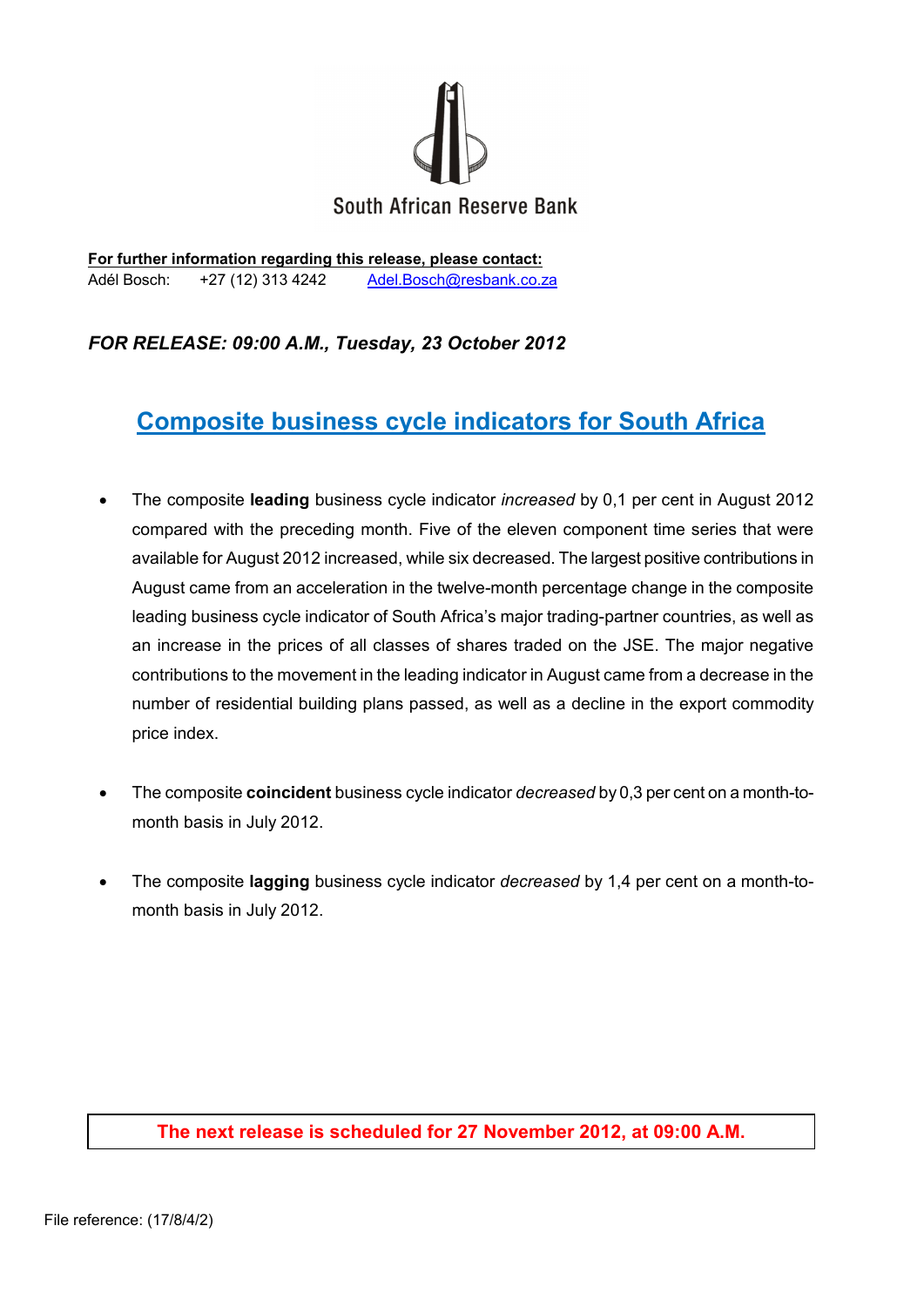

**Composite coincident business cycle indicator Composite coincident business cycle indicator**



**Composite lagging business cycle indicator lagging business cycle indicator**